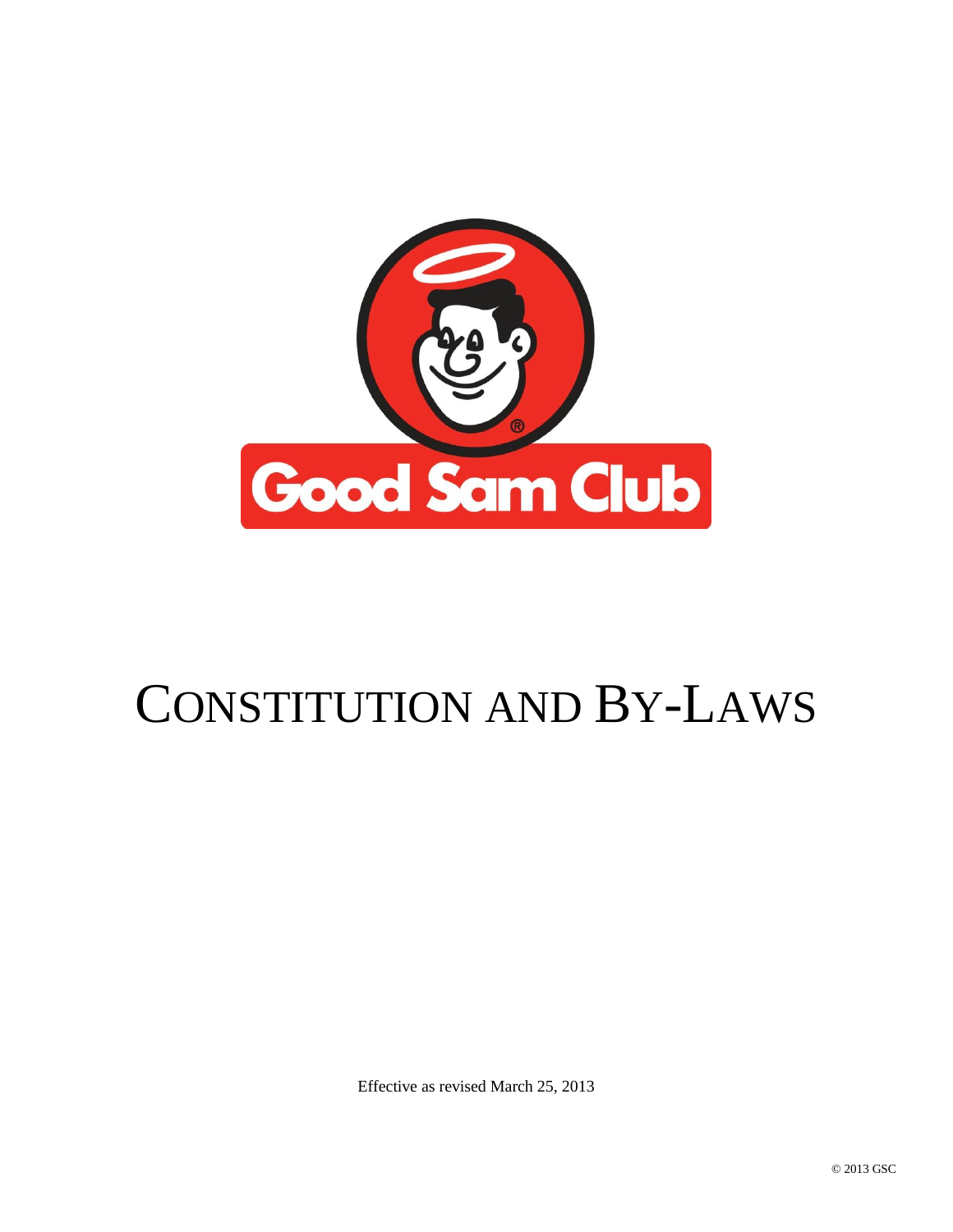# *Constitution*

## **PREAMBLE**

With the objective of stimulating a greater interest and development of the principles of good camping, ecological awareness, kindness for our fellow human beings and all wildlife throughout the world; and with the avid desire of creating an enthusiasm which by reason of example, we hereby form ourselves into **The Good Sam Club** adhering to the following pledge:

#### *The Good Sam Club Pledge*

*As a member of the Good Sam Club I pledge to give aid to others in need, respect nature and the environment, give back to the community and those less fortunate, treat others with dignity and respect, and to wear a smile (like Good Sam and Good Samantha's) and promote the pledge of the Good Sam Club to others.*

Consonant with the most liberal spirit of tolerance in the achievement of our purpose, we further agree that in its vigorous pursuit, this Good Sam Club shall at all times during the span of its existence, maintain an attitude strictly non-sectarian, non-partisan, non-sectional and non-racial, and it shall not, as an organization, take any part in political issues, or the affairs of state/province or governing body with the sole exception of those which exclusively affect the positive attitude of the future of camping in respect to our defined ideals.

# **ARTICLE I**

#### NAME & SPONSOR

The Good Sam Club shall be the name of this organization. It is sponsored by Good Sam Enterprises, LLC. The Good Sam® name and logo are registered with the United States Patent and Trademark Office as a service mark of the Sponsor and used by the Chapters pursuant to a limited revocable license as described herein. The Good Sam Club has the sole right to charter local Chapters of the Club. Each duly chartered local Chapter shall be wholly independent from the Club and the Club wholly independent from the Sponsor. No Chapter, Director, or member is authorized to act or speak on behalf of the Good Sam Club or the Sponsor.

#### **ARTICLE II** DEFINITIONS

**Section 1.** The term "Club" shall mean the Good Sam Club.

**Section 2.** The term "Chapter" shall mean a duly chartered local Chapter of the Club.

**Section 3.** The term "State" shall refer to State of the United States or a Province of Canada, as appropriate.

Section 4. The term "Sponsor" shall mean Good Sam Enterprises, LLC.

Section 5. The term Sponsor's Trademarks shall include all trademarks, service marks, logos, slogans, etc. used and registered by Sponsor, including, without limitation (a) the Good Sam emblem- a cartoon character of a man's head with a halo over it, on a circular background, a copy of which is attached hereto as Exhibit "', (b)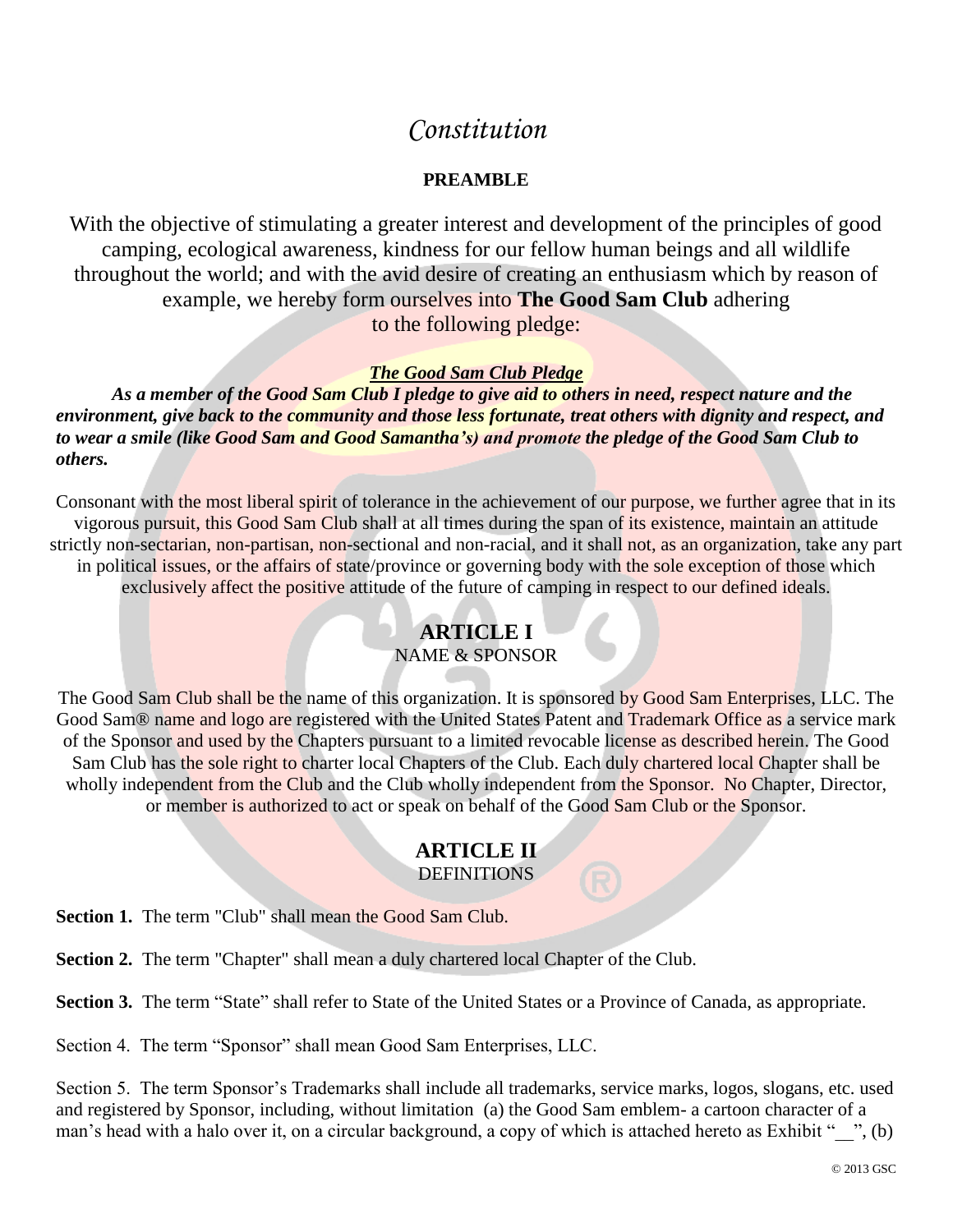the Good Samantha emblem – a cartoon character of a woman's head with a halo over it, on a circular background, a copy of which is attached hereto as Exhibit "\_\_"; and (c) the trade name The Good Sam Club.

## **ARTICLE III**

#### GENERAL MEMBERSHIP

#### **Section 1.**

All people who are interested in the promotion of the principles of good recreational vehicle camping as defined in both the pledge and the preamble are eligible for membership in this club.

#### **Section 2.**

Pursuant to the process provided in the By-Laws, persons of notable interest, who are in sympathy with the objectives of this Club, may have membership conferred upon them.

#### **ARTICLE IV DIRECTORS**

#### **Section 1. Club Management**

The Sponsor shall appoint appropriate personnel called Regional Directors to carry out the day to day management of the Club. The Sponsor may appoint representatives in the field to assist with the Directors' responsibilities. These representatives serve at the sole and absolute discretion of the Sponsor and Sponsor may remove such appointees from his or her position at any time, for any reason.

#### **Section 2. State/Provincial Directors**

State/Provincial Directors shall be elected by a majority vote of the Chapters within the State or Province. Each State/Province shall present the designated representative with a candidate for that office, who shall have received a simple majority vote of all chartered Chapter delegates in that State or Province, at an election following the rules and procedures specified by the Sponsor. If a vacancy occurs during the term, the Sponsor and/or its representative may appoint a replacement for the duration of the term, or request that the State/Province present another candidate for the position. A State/Provincial Director may be removed from their position at any time at the discretion of the Sponsor, for any reason.

# **ARTICLE V**

#### AMENDMENTS

**Amendments to this Constitution may only be made by the Sponsor. Any and all other changes or amendments to this Constitution and the By-Laws shall be null and void.**

*By-laws* 

#### **ARTICLE I** MEMBERSHIP

#### **Section 1.**

Each membership will include one couple or single and any dependent children. To obtain membership, the candidate shall submit an application to the Club. Payment of annual dues and acceptance of the Good Sam Pledge as set forth in the Preamble will be considered as an integral part of this application.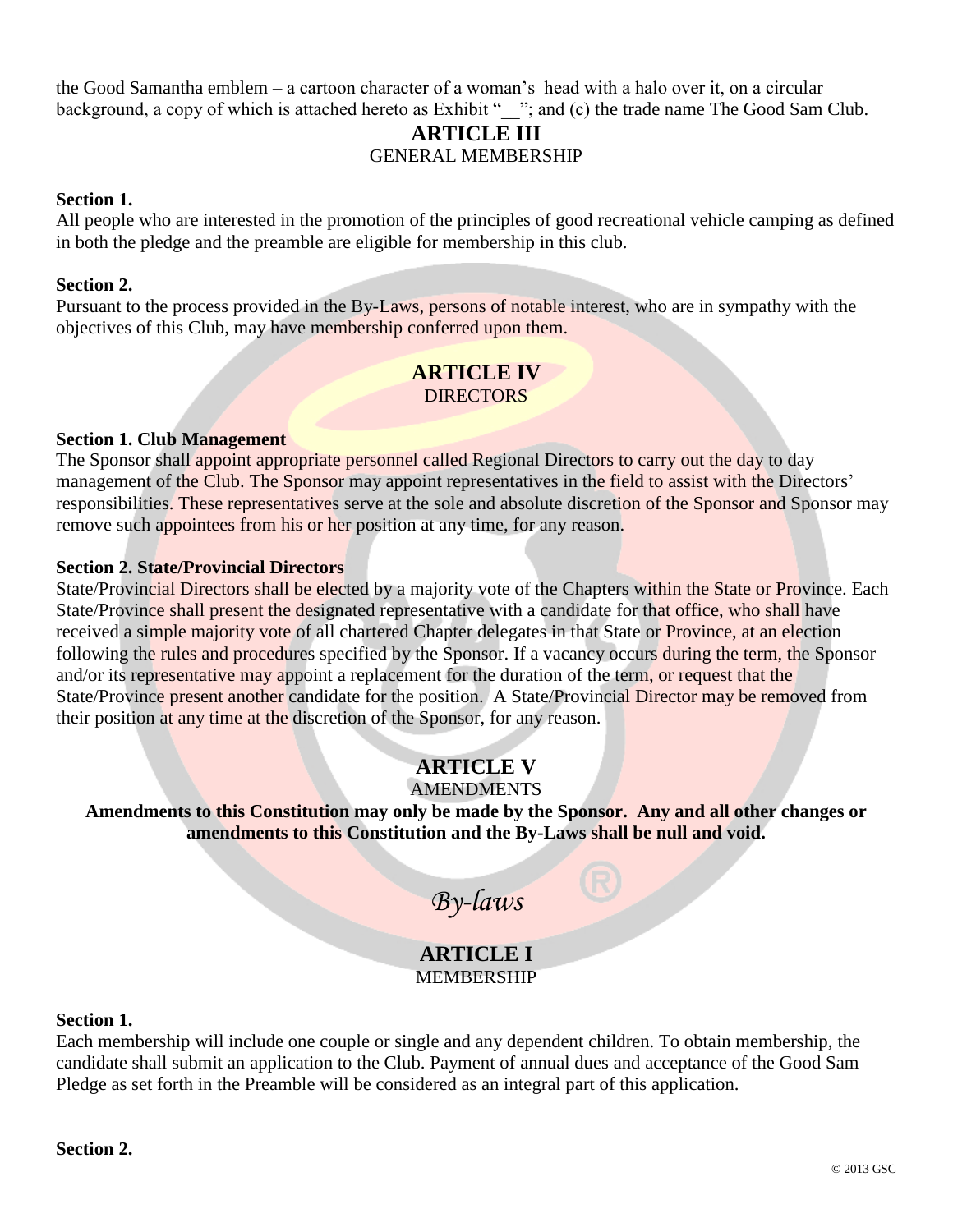All members in good standing will be notified of renewal well in advance of their expiration date by the Club. If a member does not renew his/her membership within sixty (60) days after the expiration date, his/her membership, his/her privilege to renew at the renewal rate, and the rights to his/her original membership number may be considered forfeited. A new application for membership will have to be submitted.

#### **ARTICLE II CHAPTERS**

#### **Section 1.**

The Club reserves all rights to charter Chapters of the Club and further reserves the right to withdraw or cancel any and all such charters. Sponsor may withdraw or cancel any and all Chapters at its sole and absolute discretion for any reason.

#### **Section 2.**

Each local Chapter is authorized to act with other local Chapters within the same State/Province to form a State/Provincial Committee composed of one Chapter President (or his/her appointed delegate) from each Chapter within the same State/Province if they so choose.

#### **Section 3.**

This document shall encompass the sole Constitution and sole set of By-Laws for the Club. Each Province/State Chapter shall be governed by and act according to the Constitution and By-Laws of the Club. Provinces/States Chapter may elect to have their own set of Standard Operating Procedures (SOP's) but they must be submitted to their Regional Director for approval. All Chapters are Chapters of the Club. Any provisions in the SOPs or other Charter documents that are contradictory to the provisions of the Club Constitution, By-Laws, or the General Policies of the Club are null and void.

#### **Section 4.**

Upon notice to a Chapter by the State/Provincial Director, that Chapter will be required to submit a written list of all Chapter members and officers showing the individual member's name, address, and Club membership number. This is required to maintain good standing with the Club.

#### **Section 5.**

Membership in any local Chapter will be dependent upon current membership in good standing in the Club.

#### **Section 6.**

All Sponsor Trademarks are registered with the United States Patent and Trademark Office as a service mark of the Sponsor. The Sponsor grants the Club a limited and revocable license to use Sponsor Trademarks for official noncommercial identification purposes only. Misuse or unauthorized use of any Sponsor Trademark shall result in the immediate cancellation of the Chapter's charter. The Club agrees that it does not presently have, nor by reason of this Constitution or affiliation with Sponsor acquire any property right or rights to use such Sponsor's Trademarks. All uses of the Sponsor's Trademarks shall inure to the benefit of Sponsor.

a) All Chapter patches, flags and decals containing Sponsor Trademarks must receive prior written approval from its State/Provincial Director and the Sponsor before being produced or distributed. Sponsor Trademarks shall only be used in good taste and to promote the Good Sam pledge and Chapter activities and in a manner consistent with the spirit and written text of the Constitution, By-Laws and other policies of the Club, which shall be determined in the sole and absolute discretion of the Sponsor. The license granted herein shall expire immediately upon the loss of any Chapter's charter. Upon loss of its charter, a Chapter shall immediately cease use of any and all Sponsor Trademarks and return any merchandize or paraphernalia containing Sponsor Trademarks to the State/Provincial Director.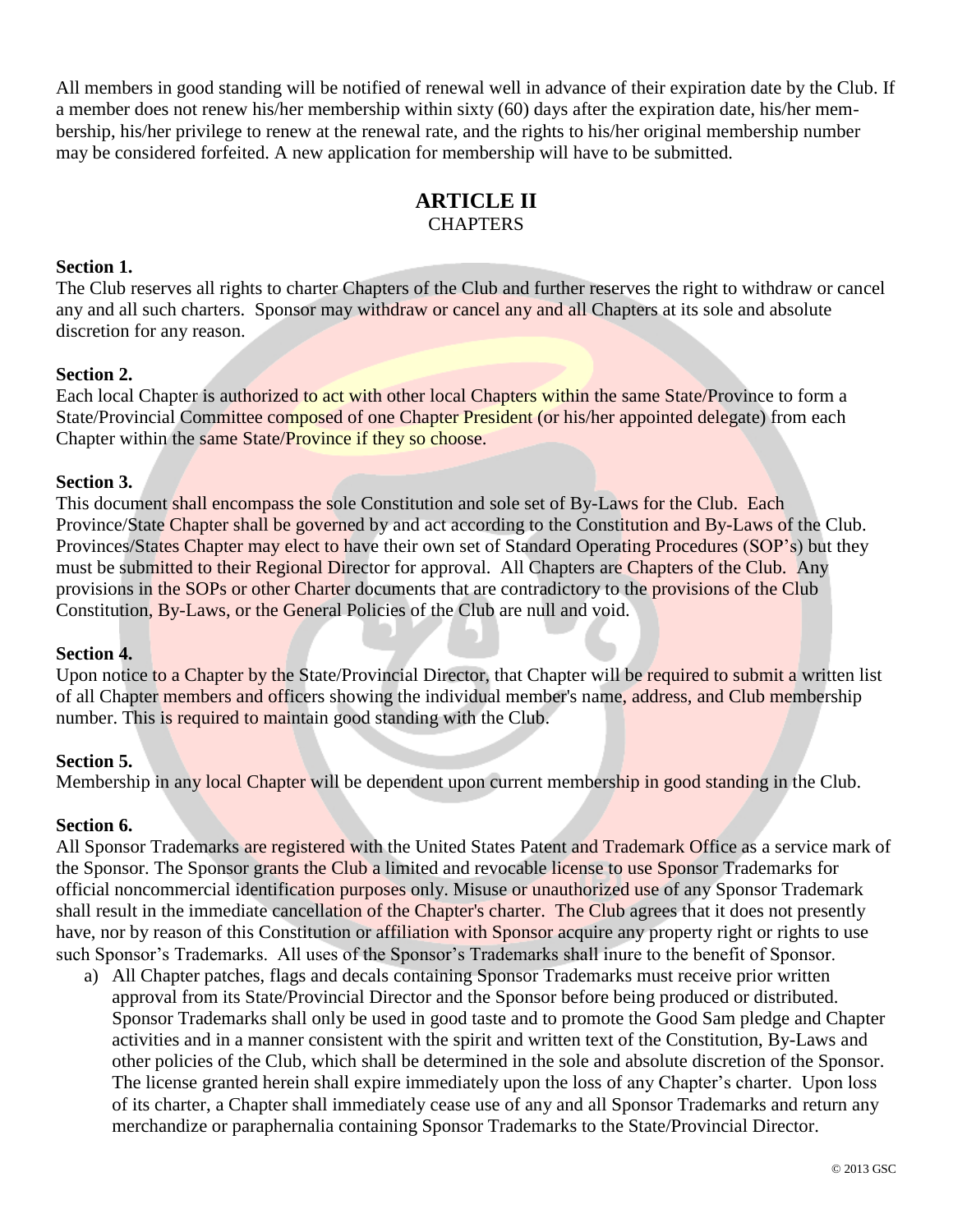#### **Section 7.**

The Club recommends a Chapter to have a minimum of six (6) rigs, however if membership falls below this number, the Club may extend, on a case-by-case basis, special circumstances and time-frame to allow for membership to be rebuilt.

#### **ARTICLE III** SPONSOR CORPORATION

#### **Section 1.**

The Sponsor may appoint or employ such staff as necessary to carry out the purpose of the Club and such staff may receive compensation and/or reimbursement of expenses as determined by the Sponsor.

#### **Section 2.**

The Sponsor may remove a State/Province Director or other Club officer from office in its sole and absolute discretion, for any reason. By way of example and not limitation, a Club officer may be removed for failing to abide by the Constitution, By-Laws, or other policies of the Club, unauthorized or misuse of Sponsor Trademarks, attempting to act as an agent of the Sponsor, or failure to perform the duties of the office.

#### **ARTICLE IV** STATE/PROVINCIAL DIRECTORS

#### **Section 1.**

Each State or Province Director may appoint one or more Assistant Directors, a Secretary, and other officers as appropriate (except Treasurer who is elected by the State or Provincial Committee) to assist him/her. All State/Provincial officers must be residents of the State or Province, unless a special exclusion of residency requirement is approved by the Sponsor.

#### **Section 2.**

The State/Province Director position may be a single individual or a couple. If a couple, one of the individuals is the elected position holder. A State or Province Director is appointed to a two-year term.

#### **Section 3.**

The State/Provincial Director is the highest Club officer in the State/Province. His/her functions are:

- a) To represent his/her State/Provincial membership to the Club.
- b) To represent and uphold the Constitution, By-Laws, and other policies of the Club.
- c) To act as the advisor in the administration of State/Provincial and Chapter business.
- d) To administer the formation of new Good Sam Chapters.
- e) To officiate at State/Provincial Events

f) To advise the State/Provincial Committee composed of Chapter delegates in his/her State/Province, to officiate at its meetings, and to vote only in the event of a tie.

g) To perform such other functions as specified in the Director's Manual.

#### **Section 4.**

State/Province Directors may receive such compensation and/or reimbursement of expenses as established by the Sponsor.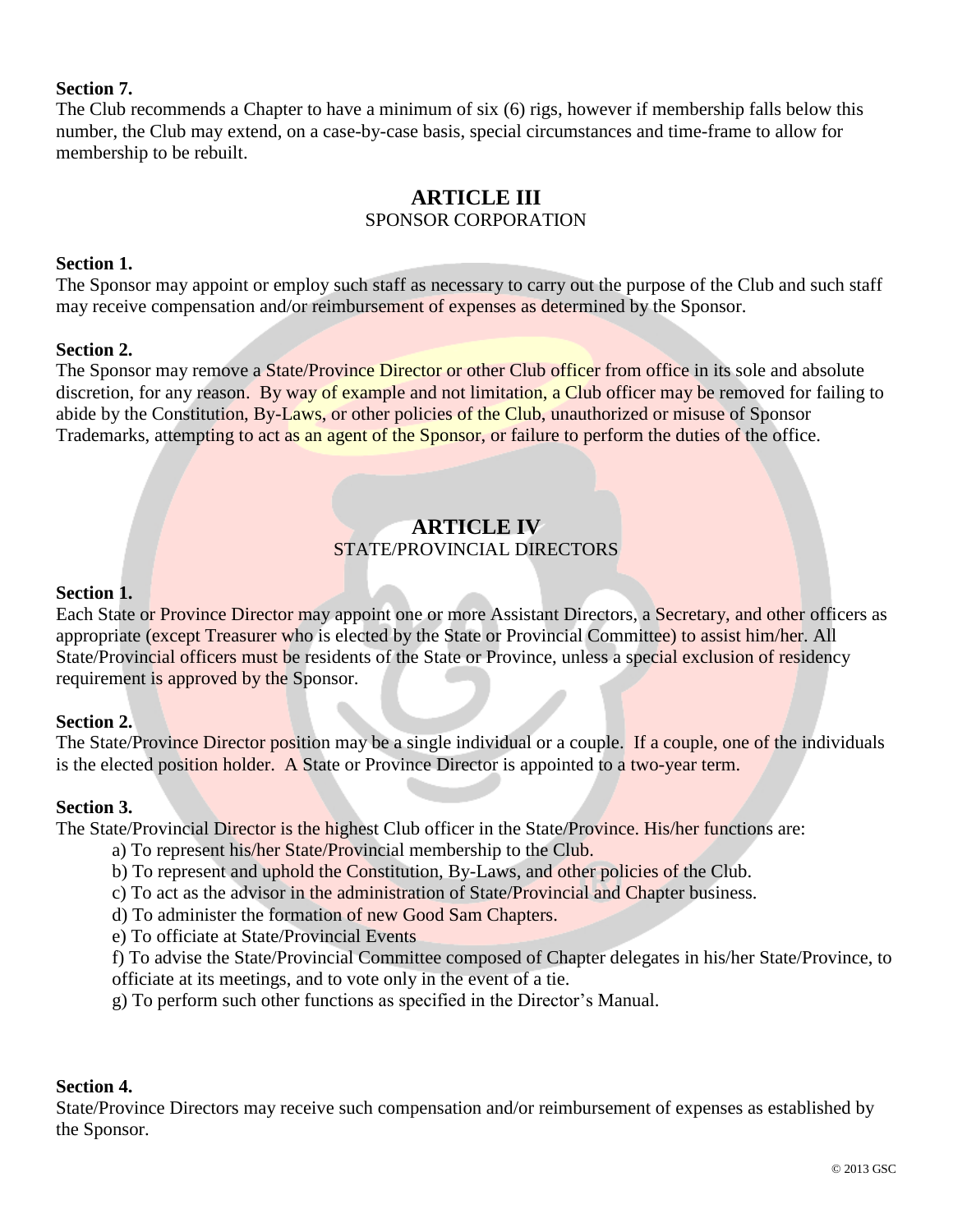#### **ARTICLE V** STATE/PROVINCIAL COMMITTEES

#### **Section 1.**

Each State/Province is authorized to form a State/ProvincialCommittee composed of Chapter presidents or their appointed delegates as specified in Article II, section 2 of these By-Laws. When formed, a State/Provincial Committee has the voting power to reconcile serious disputes within the State/Province and in any Chapter within the State/Province.

#### **Section 2.**

No part of the Constitution or these By-Laws shall interfere with the authority of the State/Province Committee to establish, regulate, or control a State/Provincial treasury; nor to interfere with the State/Provincial Committee's right to levy a reasonable fee to be paid by all Chapter members within the State/Province, to be placed in the State/Province treasury. Such levy will only be recognized by the Club if made by a three-fourths vote of the Chapter delegates attending a meeting of the State/Province Committee held after thirty (30) days written notice of the purpose of the meeting to the Chapter delegates within the State/Province. The vote to levy a fee may be made by mail. If there is no designated Chapter delegate for a Chapter, such written notice shall be sent to the Chapter President. All such funds shall be the sole property of the State/Provincial Committee.

## **ARTICLE VI** RESIGNATIONS

#### **Section 1.**

All resignations from any position or office shall be made in writing and presented through the proper chain of authority of the Club. No resignation shall cancel the dues of a member for the remaining terms of his/her membership. Any and all benefits (except Life membership) derived from holding a State/Provincial or Chapter office shall terminate upon the date of said resignation.

#### **Section 2.**

A member may be expelled from his/her membership within the Club for his/her opposition to the Good Sam Pledge, Preamble, Constitution, By-Laws or the other policies of the Club. Before any proceedings are taken on the proposed expulsion of a member, the member must receive written notice of the contemplated action and reasons. The Club retains the sole right to expel a member at its discretion.

#### **ARTICLE VII** DISBURSEMENTS AND REIMBURSEMENTS

#### **Section 1.**

All disbursements relating to activities outside of a State/Province or Chapter will be handled by and through the Club. In cases where reimbursement for travel or postage is sought from the Club by a State/Provincial officer, staff member, or any other indicated individual for services performed in a Club activity, written approval from the Club must be obtained prior to incurring such expense.